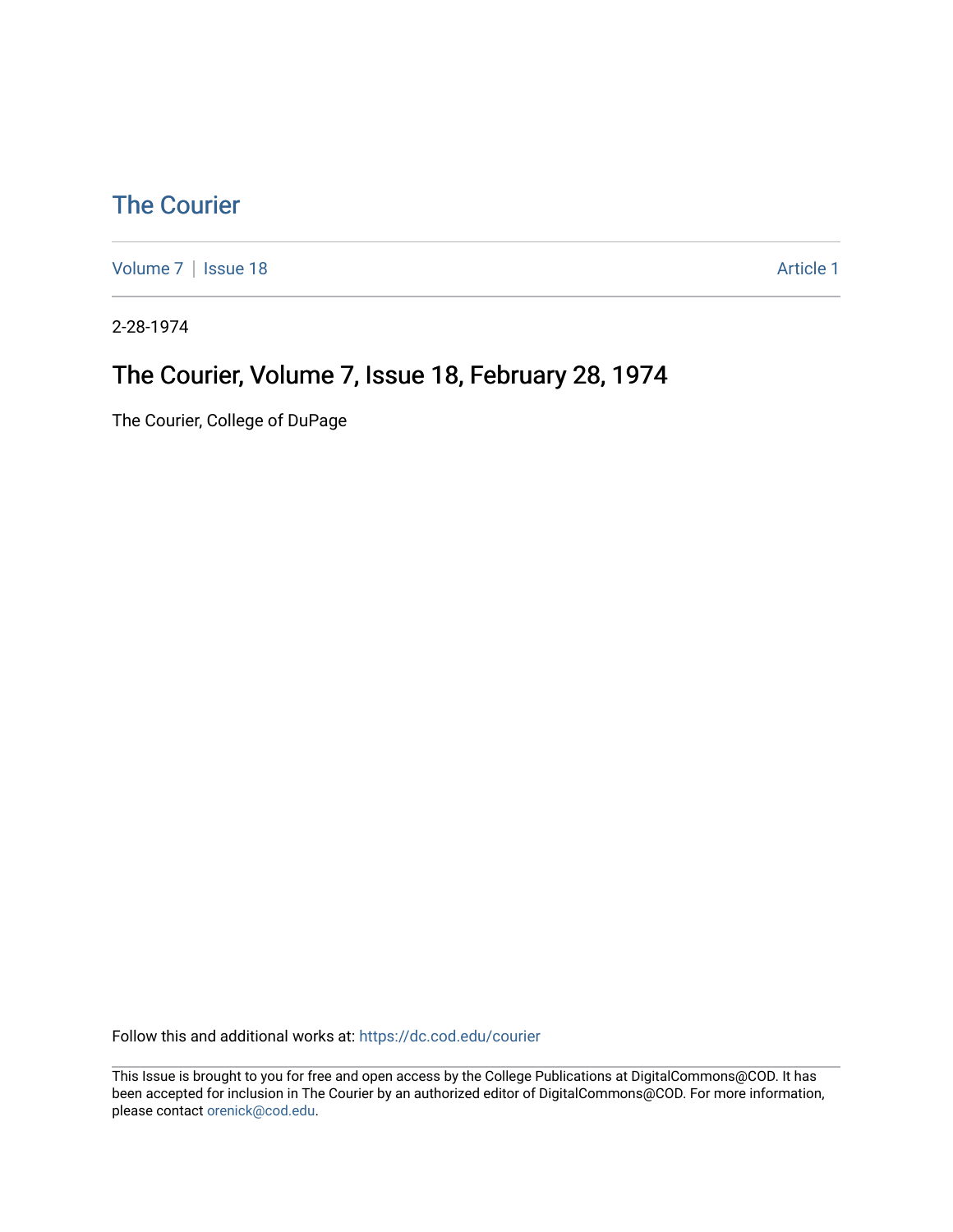

## Caucus indorses 3

The  $C/D$  nominating caucus has endorsed three candidates for the Board of Trustees to be voted on in the April 13 election.

Candidates endorsed by the caucus are: Eugene Bailey of LaGrange, Mrs. Karl (Evelyn) Zerfoss of Elmhurst and Dr. Roland Beeh of Glen Ellyn.

Of the three endorsed candidates, only Bailey is currently serving on the C/D Board. Mrs. Zerfoss and Dr. Beeh are seeking the Board seats that will be vacated by Mrs. Joan Anderson and Board chairman Roger Schmiege who are not seeking reelection.

# Defer bond issue, says Berg

By Gigi Arthur

What steps have been taken to prepare for a referendum to pave the A Bldg, lots was the question the Board of Trustees put to Dr. Rodney Berg, college president, at its meeting here last night.

"I guess my recommendation not to go to referendum at this time is the only step that has been taken," was Dr. Berg's response

At the Feb. 13 meeting the Board passed a resolution to take all preliminary steps for a referendum. The resolution was made in response to a student petition which had more than 2,000 signatures.

Dr. Berg recommended that the Board defer a referendum at this time because there had not been sufficient time to prepare for it.

"I would be encouraged to move to referendum if we had strong student support," Berg said. "I sense student concern but not support."

Berg cited the small vote in the recent election for student representative to the Board of Trustees. At that time about 450 votes were cast.

Dr. Berg said he had "sought advice" from the Schaumberg school district which had recently passed a \$16 million bond issue. He was advised, he said, that the Schaumberg district had identified 25 key people in their district to work for the referendum and had a 275-person backup.

Winscott is eager to be the first to file

### By Gigi Arthur

In order to be first to file a nominating petition for <sup>a</sup> <sup>C</sup> / <sup>D</sup> Board of Trustees seat, Dow Winscott, a C/D student, spent Tuesday night on a cot in K-bldg. corridor outside the vice-president's office.

Candidates may file petitions beginning at 8 a.m. Wednesday, Feb. 27. Winscott said he wanted to be first because the first to file has his name placed first on the ballott. Armed with pop, food, textbooks, Winscott took his post in K-bldg. corridor at 7:30 p.m. Tuesday.

Winscott, 28, lives in Downers Grove. He owns and operates Dow's Beauty Salon in Lisle, he said.

He is seeking the Trustee post because he "has fallen in love with College of DuPage," he said. "I'll graduate from here in June. I want to continue my relationship with the college; that is one of the primary reasons I want to be on the Board." Winscottsaid he sees two or three issues to which he would like to address himself.

"Certain elements of the faculty don't feel they are represented by the Board. I'm not sure they are entirely fair in their

essment." He hasn't been as close to that issue as he would like, he said.

"Also," he said, "I would like to make myself extremely available to the whole student body and to all the people who work at the college. Not necessarily to be their champion but to serve as an input device."

Winscott said he has not been to any Board meetings here, but has served on many other Boards. "I think I have a handle on what the role of a board member is."

Winscott said he was president of the Lisle-Woodridge Jaycees but resigned that post when he decided to run for the <sup>C</sup> / <sup>D</sup> position.

He helped found the Lisle Fire Protection District Aid Committee.

Winscott became a student here when he brought his wife, Deborah, here to register were a lot of people older than me here. So, plication form. I've been a student here ever since." He is a member of the Chi Gamma Iota, the veterans honorary fraternity.

for a photography class. "I noticed there I got in line behind her, filled in an ap-

In response to a question from Board member Gene O'Connell, Dr. Berg said he did not know if it would be legal to lease the <sup>C</sup> / <sup>D</sup> lots to <sup>a</sup> commercial parking lot operator in return for the operator's paving the lots.

Dr. Hoekstra asked Dr. Berg if there was enough money in the owrking cash fund to pave the lots. Dr. Berg replied there was but he did not know whether it was legal to use the working cash fund for this purpose.

The Board pressed for a special meeting on the parking lot issue due to the urgency of the situation.

James Belushi, student member of the Board, said he felt the community would support a bond issue that would not raise the tax rate, and students would support such an issue also.

Jack Manis, student ombudsman, said he had been in touch with Gov. Walker's assistant about the proposed meeting between the governor and  $C/D$  students.

# Storm shuts college

The College of DuPage was forced to close its doors for the second time in its history last Friday as strong winds and heavy snow whipped through the area, threatening to down power lines around the campus.

John Paris, vice-president, also cited the hazardous driving conditions and the lack of snow removal equipment for the parking lots as reasons for the college's closing.

"The snow and high wind velocity had begun to become a serious problem by about 7:30 that morning," Paris said. "On top of that our snow removal outfit was swamped with calls from its other contractors to clear their areas. At the same time our power was off and on due to the breaking of power lines around the campus, and the state police were describing road conditions as being 'ex tremely hazardous'.

"The final decisions to close the college came at a quarter to eight," Paris added, "just 15 minutes short of the time alloted to make the decision."

Paris also stated that despite the fact that radio stations had announced the closing of the college, a good many

## Plan blood drive for March 6

The Health Service Department holding a blood drive on March 6. The "proceeds" of this drive will go to Roger Cook, a 19-year-old from Aurora who is a victim of leukemia. Right now Roger is undergoing chemotherapy treatment which unfortunately destroys both the bad and good cells in the blood. To counteract this, a continuous replacement of platelets must be given on a regular basis.

The drive will be held on Wednesday, March 6, from 9 a.m. to <sup>1</sup> p.m., in Rooms 2E and 2F in A building.

# 1st Latino joins board

SPRINGFIELD, Ill., - Gov. Dan Walker appointed Dr. Diego Redondo as a member of the Illinois Board of Higher Education, Monday, Feb. 25.

Dr. Redondo, who has been deeply in volved in the affairs of Chicago's Spanishspeaking community, is the first Latino to serve on the board which sets policy for the state's universities and community colleges.

is an associate professor of clinical pediatrics at the Northwestern University School of Medicine and maintains a private pediatrics practice in the north suburbs.<br>Dr.

Redondo is an attending pediatrician at Chicago's Children's Memorial Hospital, where he once served as chief resident, and a staff member of Highland Park and Lake Forest hospitals. He is a member of the board of the North Suburban Self-Help Center which is active

"I got the runaround," Manis said. "I was not able to reach the governor's assistant until the 27th call and then she said she would not be able to schedule a meeting now." Manis was very pessimistic, he said, about the governor's helping at this time. He asked that the Board not "sweep the parking lot issue under the rug."

In other Board action, a resolution was passed by a 4-3 vote to ask Ed Fried, C/D landscape consultant, to submit a new cost for the landscaping of the three light courts in A bldg. Under the current proposal, the cost for the light court landscaping would run about \$45,000.

Dr. Hoekstra made the motion saying "I am opposed to spending that kind of money for landscaping light courts when the rest of the campus looks like it had been used for strip mining."

Hoekstra said he thought it might be impossible to plant smaller trees in the light courts and "let the plan do its own growing."

students were still driving to the college expecting to attend class.

"We implore students," Paris said, "to call the college on days of inclement weather to make sure that it is open. "

Another major reason for closing the college, Paris said, "was to keep students from risking their lives in trying to drive here. I believe that the risk just wasn't worth it."

## O'Connell suggests leasing out

A proposal to have the parking lot by A Building paved by a private company has been brought to the attention of the administration.

Gene O'Connell, Board of Trustee member, has come up with the idea to lease the parking lot land to a private operator who would put up the financial risk of having it surfaced. The private company would then charge a nominal fee to people who wish to park there.

As for the legality of such a project, O'Connell said, "It has been known to be legal for three months."

Explaining the benefits of this arrangement, O'Connell said, "It would cost the college and the taxpayers nothing. Just the people who would use the parking facilities. Something like this isn't unusual. For instance, the parking lots at Northwestern University are owned by a bank."

"I only wish that this could have been acted upon sooner," said O'Connell. The administration knew of the proposal three months ago but have not acted on it, according to O'Connell.

"I feel bad that the Board is getting all the heat."



Care Center in Highland Park and a member of the Community Health Committee of the Highland Park Hospital.

Dr. Redondo is active on the advisory board of the Spanish-American Businessmen's Organization of Chicago and is a member and past president of the Deerfield Junior Chamber of Commerce.

The 37-year-old physician is a fellow of the American Academy of Pediatrics, a graduate of Tulane, and is the author of several articles on the medical treatment of children.

Dr. Redondo and his wife, Susan, reside in Deerfield with their four children.

Appointments to the board are subject to senate confirmation. They are unsalaried positions.

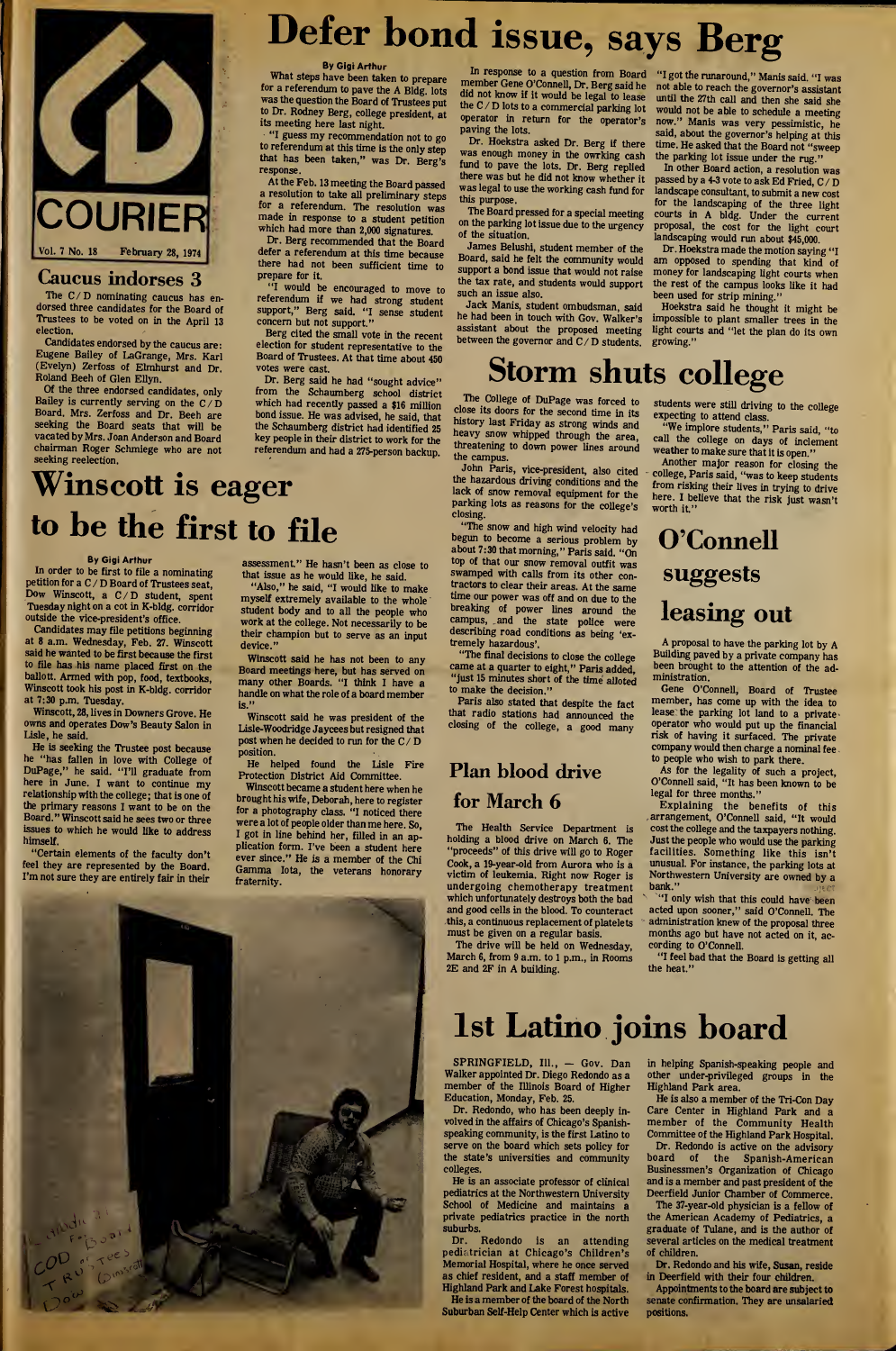$(1 - 1)$ 

# Wife/student/mother

"I get discouraged trying to keep up the house and get my studying done. If my family would just pitch in it would be a help, but <sup>I</sup> can'tseem to get them to do it."

When a woman goes back to school, she discovers that she must do a double job; the housework and her school work. This is quite a load, and sooner or later she begins to resent the burden.

What can she do to ease that burden? First, she could examine her own priorities. Maybe she is setting im possible and unrealistic housekeeping standards for herself. Is it really important to have the neatest house on the block? A relaxation of those standards may help considerably. But, even if she does let down her standards, she still needs some help getting the jobs done.

It is a truth of our society today that children are not allowed to help around the house until they are well out of their pre-school years. Unfortunately, this is a little late to get them started. Kids go through a stage as toddlers of wanting to do everything Mommy does. Most mothers don't capitalize on this by letting the toddler help and thereby training him or her to do chores later. It is quicker and easier for the mother to do it herself.

However, when a woman decides it is time to go back to school herself, she suddenly finds she needs help from her children. The question is, how can she get it? These are some suggestions which may work;

Make a list of all of the jobs that have to be done around the house, then give the kids a chance to pick out the jobs they want to do. It is often surprising which jobs kids will pick out for themselves, and how well they will do the jobs they choose, rather than ones that are chosen for them.

Let them change jobs often. If housework is boring to us, we can be sure it is boring to the kids too. A change helps. At our house, we change jobs once a week.

Don't nag, but don't step in and do the job for them. It requires a lot of self-control to be able to look at work that hasn't been done. If Mother does step in and does it, the child learns he can get out of a job simply by not doing it. Let the pressure of the situation deal with the undone

 $\mathbb{Z}_n^*$ 

## \$300 Scholarship Open to Freshman Women

The Wheaton Area Business and Professional Women's Club is offering its annual \$300 scholarship for the 74-75 academic year. This scholarship is for freshman. women who plan to return to College of DuPage for their sophomore year and pursue coursesin preparation for a career in the business or professional world.

Applicants must either be a resident of the Wheaton-Glen Ellyn area or have attended high school in this area

The deadline is March 15, 1974. These applications can be obtained in the Financial Aid office, These applications can be obtained in the Financial Aid office,<br>K149.

Say "I love you"

with more love

PLAY TRYOUTS Tryouts for Oliver Goldsmith's comedy, "She Stoops to Conquer," will be held as follows:

Tuesday, March 5 at 2:30 p.m. and 7 p.m. in M-128; Wednesday, March 6 at 7 p.m. in

the Coffee House. Jack Weiseman will direct the

play. A large cast of men and women is required.

## Fiesta Anyone?

Ten seats are still available on Delta College's 8-day, 7 night Mexican holiday in fabulous Acapulco. The total cost of \$286.00 includes plane traip, hotel, taxes, tips, etc. Departure is March 18.

WORLDS, the campus magazine, once again (for the 14th time in four years) is requesting your short stories, puns, poems, photography and artwork for publication in the up and coming

Spring Issue. We, the intimidating and sneaky staff, are looking for variety, you know-something profound, like the revelation you had while trying to sort out your relationship with your tennis shoe or the intense anxiety you go through when buying a new dog.

At the risk of being tarred and feathered, which in our opinion is incredibly old fashioned, lots of love poems are submitted (sigh),

## we mustwarn you that we're tough March 7. judge-

Here's your 14th chance to submit

drop them in the K building mail slot.

work. It is hard, after all, to get supper in a kitchen that hasn't been cleaned. A meal cannot be served on a table that hasn't been cleared from the previous meal. It takes

It pays off to spend some time teaching a child how to doa job. Kids often procrastinate because they just don't

We seem to expect a child to know how to do a job just because we've been doing that job in front of doa job just because we've been doing that job in front of him or her for some years. A child who knows how to do the job will feel more comfortable with the job at hand. Recognize effort, not performance. Recogniztion of effort will go a long way towards encouraging future cooperation. Unfortunately, we arel all quick to mention the job that hasn't been done or has not been done well. Seldom do we recognize the effort has been made if that effort doesn't measure up to our expectations. A kid may begin to teel, "Why try when she doesn't even notice." Finally, don't feel guilty about having the kids help with the housework. Part of our job as parents is to teach the kids to be self-reliant. Helping around the house is

Getting the kids to help around the house is one thing, but getting the husband to help — ah! that's another story. While some husbands cheerfully take over part of the housework when their wives go to school or work, most of them make only a token effort. A friend of mine confided her secret — she just stopped doing anything around the house. When the house got to the point where it was either clean or move, her husband took over and

That solution might be a bitradical for mostof us. There must be a number of ways women have successfully encouraged their mates to share housework. Feedback on this topic will be the subject of a future column. If you have any workable suggestions write them down,address them to me c/ <sup>o</sup> the COURIER and

practice to do this and keep your mouth shut.

know how to get started.

part of their training.

began doing the housework.

The first deadline for submissions is March 15. Drop them off in A 2025 E or in the box to the of  $\mathbb{R}$  at  $\mathbb{R}$  of the Student Activities **machine March 1** Office in K Bldg.

Past issues of WORLDS are on sale at the Bookstore and Student March <sup>1</sup> of the new voting Activities. Be on the lookout for

Student-Parents' Co-op will be held March 6,7,8,11, and 12 from 9 a.m. until noon in K139A. Children ages 3 through kindergarten, who are toilet-trained, are cared for in the Co-op while their parents attend class. There is no tuition - parents work in the Co-op one hour for each three hours the children are cared for by the Co-op. Please bring your child's birth certificate when you register. Students are invited to work with the children in the Co op.

so if you submit in that category, this winter's issue. Arrival: about

—Gigi Arthur

# Explain voting

C/D will host demonstrations machines which will be used for the first time in the March 19 primary election of the RTA referendum.

Mary Ehrhardt, co-ordinator of Campus and Community Activities, said that Daniel Nelson, from the County Clerk's Office, and a demonstration team will be in K157 from 9 a.m. to 3 p.m. to demonstrate how the new machine works.

She urged that students, staff and community members take advantage of the opportunity.

This type of demonstration is being held all over DuPage County in an effort to reach as many voters as possible, said Ms. Ehrhardt.



than money.

First, we never high pressure. We preferthat you shop slowlyand carefully. Lookatonly those diamondsthat you can afford. We havea large selection in your price category. Ask as many questions as you like. We ll give you all the answers. Straight.

Second, since 1910 our policy of r**eturning your money** if for any<br>reason you're not satisfied.<br>So, if you have the love, and a little bit of money, we have the right diamond for you.

# **A** Hollands Jewelers

Downtown: 119 N. Wabash/Evergreen Plaza/takehurst/Woodfield

The Courier is a weekly news publication serving the College of DuPage learning community. The college is located at Lambert Rd. and 22nd st., Glen Ellyn, Ill. 60137. Editorial offices are in the white barn just south of the Bookstore. Telephone, 858-2800, ext. 379 or 229.

Editor - Chuck Maney Assignment Editor - Gigi Arthur

Sports Editor - Steve Pierce

Advertising Manager - Mary Chennell

Photo Editor - Bill Bork Faculty Adviser - Gordon Richmond<br>(Editorial opinions and letters do not necessarily reflect the opinion of the College).

Open registration for the



Trustees of Community College District No. 502, Counties of DuPage, Cook and Will and State of Illinois, for the student election to be held on April 8, 1974, must be filed only with the Secretary of the Board of Trustees of Community College District No. 502, Room K163, at 22nd Street and Lambert Road, Glen Ellyn, Illinois, between the hours of 8:30  $A.M$ P.M. Monday through Friday. The first day for filing such petitions is March 1, 1974, and the last day for filing such petitions is March 15, 1974.

One candidate is to be elected for a term of one year, beginning July 1, 1974 and ending on June 30, 1975. Dated this 27th day of February,

1974.

Henry R. Hoekstra, Secretary, Board of Trustees of Community College District No. 502, Counties of DuPage, Cook and Will and State of Illinois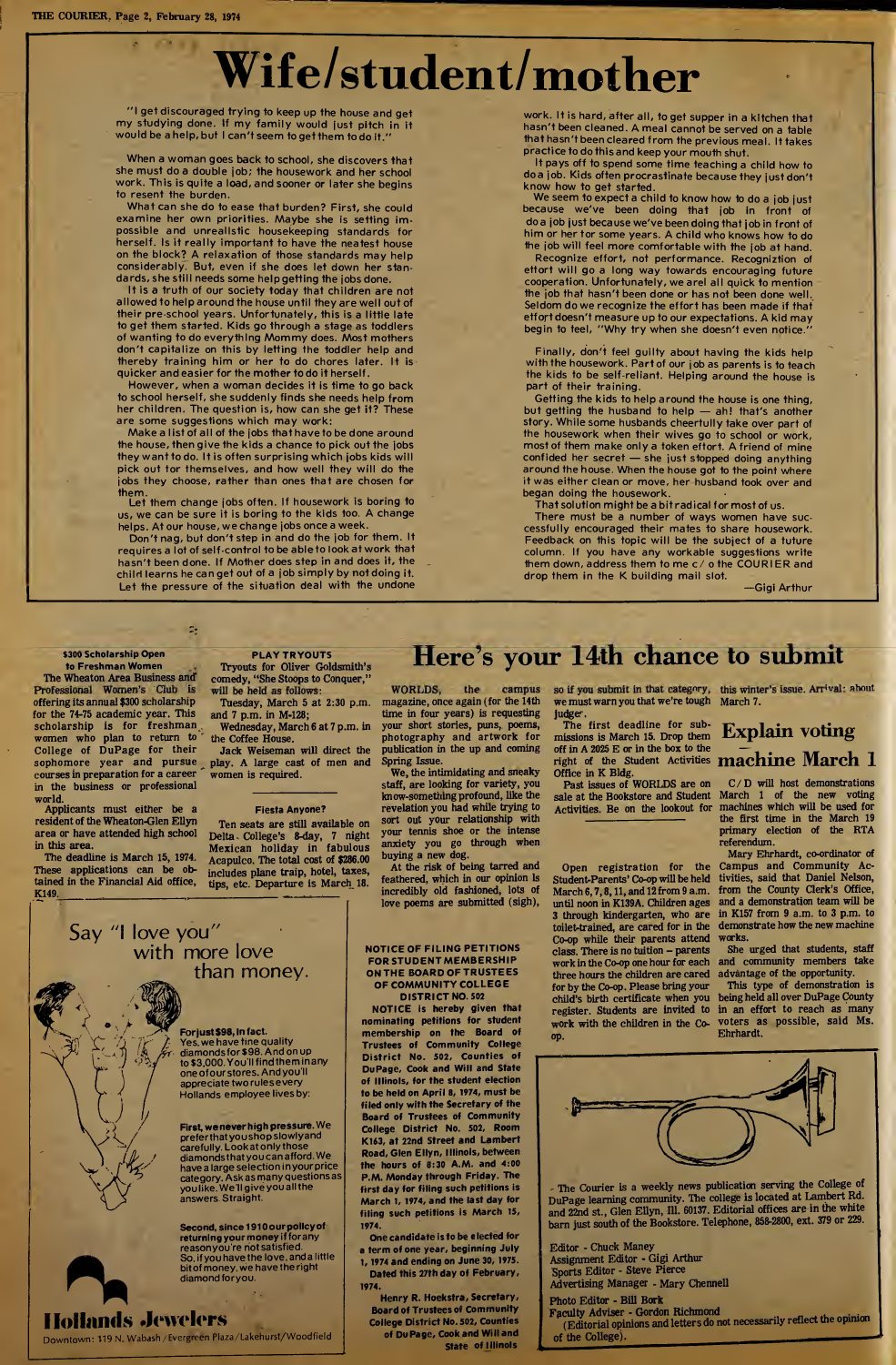## THE COURIER, Page 3 February 28, 1974 Hoekslra says utilities can be cut

By Peggy Venecek

Dr. Henry Hoekstra believes in the old fashioned thrift practiced by his Dutch ancestors.

A member of the Board of Trustees of College of DuPage, he thinks the annual utiliity budget at the college is too high.

He cited recent reports that large corporations, such as Dow and DuPont, have cut their energy usage dramatically. These firms have appointed persons to oversee a general reduction everywhere possible.

Hoekstra believes there is a need for "someone to ride herd" on energy con¬ servation at C/ D. He said, for example, that a 10 per cent reduction in the \$281,000 annual utility budget would allow \$28,000 for other uses (such as paving parking lots, tennis facilities, etc.).

Dr. Hoekstra is optimistic about Jim Belushi's election as student represen-

tative to the Board. He said, "The Board has suffered because they have not had enough direct contact with students and have preconceived ideas of what today's student is like and vice-versa."

"It will be very worthwhile for the student representative on the Board to<br>become acquainted with Board become acquainted with Board problems," added Hoekstra.

On the subject of the A Bldg., Dr. Hoekstra said, "It is fair to say we (the Board) are disappointed with the building."

When the plans for the construction of ABldg. were first approved, the present unpaved parking lot situation was never considered.

Dr. Hoekstra said, "The honeymoon was still in existence at the time. If we ask the voters for more money, they'll approve it."

However, the voters have turned down the last four referendums. "The college keeps operating, but it can be likened to a person on a starvation diet -just able to exist," he said. "There are a world of things needed, but we are restricted by lack of adequate funds."

Dr. Hoekstra is serving his second term as a member of the Board. He previously served as a member of the Board of Education of the Elementary District in Downers Grove for seven years and was president two years.

He is originally from California, but attended the University of Chicago and has worked as an inorganic chemist at Argonne Laboratories in Lemont since the end of World War II.

Mrs. Hoekstra is a third grade teacher at the Longfellow school in Downers Grove. She returned to college when the Hoekstra children were in high school and received her degree from Roosevelt University.

# New breed of cops go to C/D

## By Phyllis Groat

James Pautlitz, Naperville<br>policeman and student at C/D, is one of a new breed of police officers. For Naperville a planning education research program is used to get the kind of officers the city wants.

Pautlitz underwent intensive testing before being accepted on the Naperville force. He was given an eight-hour psychological test by an independent testing firm in Oakbrook.

"I had an interview with the police and fire commissioners as well as with a group of the interested, influential and educated persons of the community," he said.

Thirty other men had taken these tests and only three got In the waiting list for a job opportunity. Eight other Naperville officers are attending <sup>C</sup> / <sup>D</sup> now, studying police science and related subjects. Three or four more officers have already received associate degrees.

"I am more or less taking a general studies course this year at C/D," he said. "Because of my hours at the station, I was unable to get a photography class this year."

"The chief is helpful and does try to adapt an officer's hours, like rotating shifts, to comply with his educational goals. I had studied Police Science 151 (constitutional law) and Photography 100 last year.

"It will probably take me three yearsto get a two-year degree, but I don't mind because I intend to stay with the Naperville force and make police workmy career. It's a lifetime thing with me," said Pautlitz.

He has been on the force since May, 1973, and prior to that worked there taking police calls in 1972, he said.

He is now on the day shift which entails work on burglary cases, which generally occur at night, leaving the detail work for the day shift.

"In this type of case, I might take fingerprints, do questioning, use photography and do detection work." he said.

been into Judo for 13 years, he said. He also has a working knowledge of karate, jujutsu and akido, which he got interested in after attaining his Black Belt."I've never had to use it yet," he said.

He has taught self-defense methods to a group of 16 to 21-yearold boys and girls who belong to Police Explorers. The group is similar to the Boy Scouts, he said.

"On a recent assignment at North Central College I advised the girls in Rail Hall how to be less vulnerable to rape, what to do and what not to do," he said.

"My life's work seems to be with people," Pautlitz said. "I spent two and a half years in the Navy as a hospital corpsman. I trained at Camp Pendelton which is a Marine base. The Navy and Marines merged and the Marines don't have medics like the Army. The Navy supplies the men for medical work.

"I was trained in triage, which means sorting out the wounded from the hopelessly injured and knowing the difference, such as would be done in any disaster area. I sutured wounds, administered

drugs and gave first aid. I was fortunate enough to do my service time."

Pautlitz has a Black Belt and has daughters, 4, and one born last He is married and has two month.



## College admissions 'reps' here this week

College admissions represen tatives will be in room K-128 to talk with students interested in transferring. Dates and times are listed below. No appointments are necessary.

March 4, Northern Illinois University; Mr. Frank Hladik and Ms. Denice Rhody; 9:30 a.m. to 3 p.m. Illinois Wesleyan University, Mr. Lee York, 1:30 a.m. to <sup>1</sup> p.m.

March 7, Western Illinois University, Mr. Pat Berg, 9:30

On March 5, 9 a.m. to 4 p.m. Mr. Bill Carbonneau, of Wescom, Inc., will on campus to interview potential employees in the field of electronic technology. Students who would like to interview him may make an appointment in the Off-Campus Employment office, K-151.

a.m. to 2:30 p.m.

<sup>land</sup>yman. Interior and exterior. <sup>References available. Call Bill 3**23-**<br><sup>1813</sup>.</sup>

EMALE ROOMMATE wanted lext to C/D. Call Cindy or Deb.<br>58-7778.

OR SALE: Brand new Marshall 'eld wedding gown, size 12. Call fter 5 p.m. 858-3299.

fHE STUDENT-PARENT co-op eeds a student to work with 3 ndergarten aged children 4 hours day, 5 days a week. \$1.85 an hour <sup>0</sup> start. On campus. Call ext. 422 come to K-139A.

OUND: One slide rule, Monday, <sup>eb.</sup> 25. Identify and pick-up in A<br><sup>01</sup>1 B.

'ANTED: For cheap retail price, <sup>ne</sup> group of exotic painters to<br><sup>aint</sup> A Bldg., and one paved C/D arking lot.







Dr. Henry Hoekstra

Attention photographers! Would you like to see your work published

If you do, the Quarterly Pictorial Magazine of C/ <sup>D</sup> is holding <sup>a</sup> staff meeting Tuesday, March 12, in J147 at <sup>1</sup> p.m.

Ken Murphy, graphic arts adviser for the magazine, said, "Everyone is welcome to attend the meeting."

The staff for the new magazine will be picked and a date for submitting photo prints will be established. All photographs that are submitted should be black and white. Students, staff, and faculty are invited to submit their work. The magazine is usually published once a quarter but this is governed by the number of prints submitted. The theme of the submitted. The theme of the magazine will emphasize the  $C/D$ community in pictures.

# Want Ads

# EXPERIENCED PAINTER and

# in a magazine?